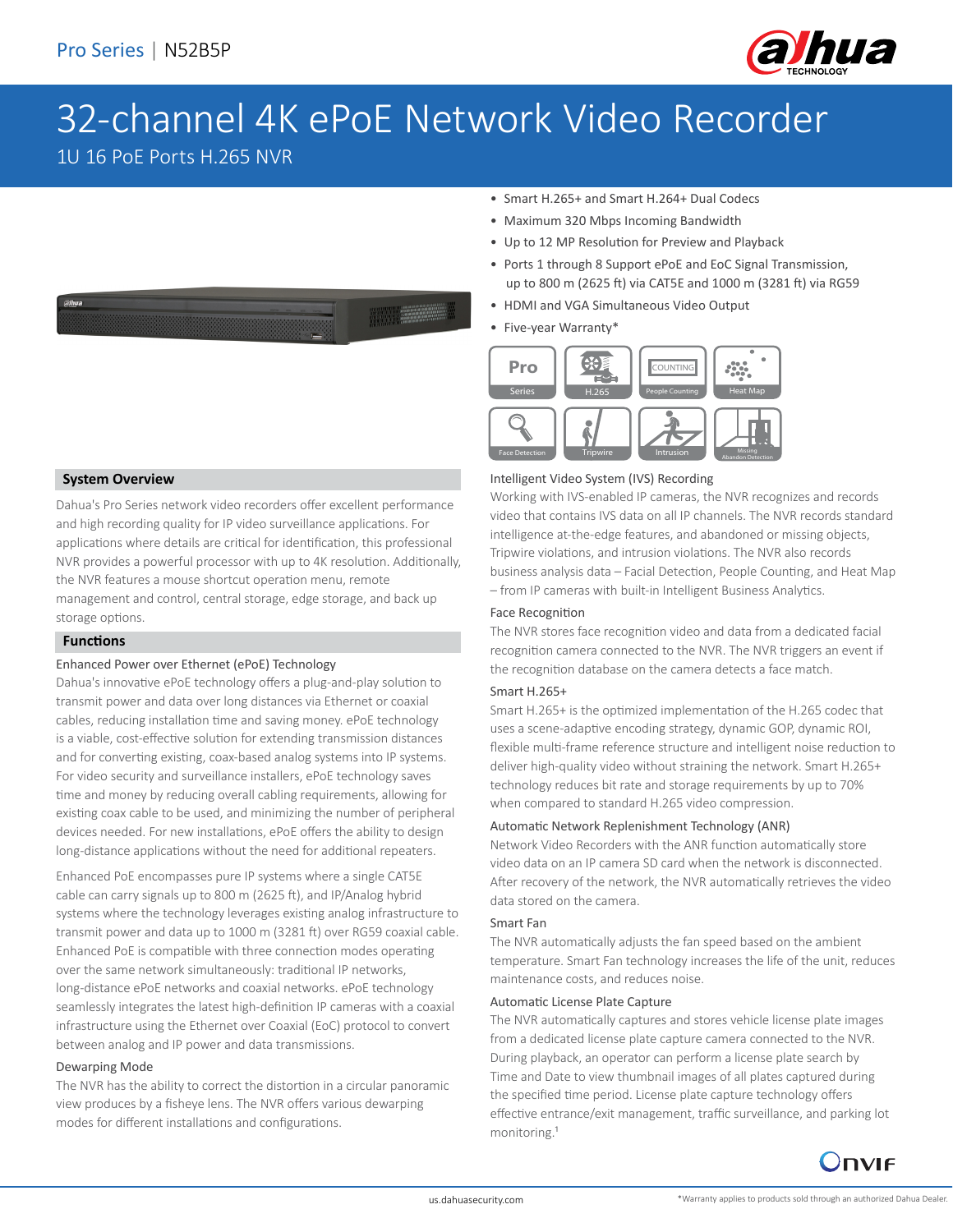# Pro Series | N52B5P

## **Technical Specification**

| Quad-core Embedded Processor                                                                |
|---------------------------------------------------------------------------------------------|
| <b>Embedded LINUX</b>                                                                       |
|                                                                                             |
| 32 Channels                                                                                 |
| Input: One (1) Channel, RCA<br>Output: One (1) Channel, RCA                                 |
|                                                                                             |
| One (1) HDMI Port<br>One (1) VGA Port                                                       |
| HDMI: 3840 × 2160, 1920 × 1080, 1280 × 1024,<br>1280 × 720, 1024 × 768                      |
| VGA: 1920 × 1080, 1280 × 1024,<br>1280 × 720, 1024 × 768                                    |
| Four (4) Channels of 8 MP at 30 fps<br>16 Channels of 1080p at 30 fps                       |
| 1/4/8/9/16/25/36                                                                            |
| Camera Title, Time, Camera Lock,<br>Motion Detection, Recording                             |
|                                                                                             |
| Smart H.265+, H.265, Smart H.264+, H.264, MJPEG                                             |
| 12 MP, 8 MP, 6 MP, 5 MP, 4 MP, 3 MP, 1080p,<br>1.3 MP, 720p, D1, CIF                        |
| 320 Mbps                                                                                    |
| 16 Kbps to 20 Mbps per Channel                                                              |
| Manual, Schedule (Regular, Motion Detection),<br>Alarm, IVS, Stop                           |
| 1 to 120 minutes (default: 60 minutes)<br>Pre-record: 1 to 30 s<br>Post-record: 10 to 300 s |
|                                                                                             |

Video Detection and Alarm

| <b>Trigger Events</b>    | Recording, PTZ, Tour, Alarm Out, Video Push, Email,<br>Snapshot, Buzzer and Screen Tips                                                                       |
|--------------------------|---------------------------------------------------------------------------------------------------------------------------------------------------------------|
| Video Detection          | Motion Detection, MD Zones: 396 (22 × 18),<br>Video Loss and Tampering                                                                                        |
| Alarm Input              | Four (4) Channels                                                                                                                                             |
| <b>Relay Output</b>      | Two (2) Channels                                                                                                                                              |
| Playback and Backup      |                                                                                                                                                               |
| Sync Playback            | 1/4/9/16                                                                                                                                                      |
| Search Mode              | Time /Date, Alarm, MD and Exact Search<br>(accurate to 1 second)                                                                                              |
| <b>Playback Function</b> | Play, Pause, Stop, Rewind, Fast Play, Slow Play,<br>Next File, Previous File, Next Camera,<br>Previous Camera, Full Screen, Backup Selection,<br>Digital Zoom |
| Backup Mode              | USB Device and Network                                                                                                                                        |
| Third-party Support      |                                                                                                                                                               |
| Third-party Support      | Dahua, Arecont Vision, Airlive, AXIS, Canon,<br>Dynacolor, JVC, LG, Panasonic, Pelco, PSIA,<br>Samsung, Sanyo, Sony, Watchnet and others                      |

| Network                                |                                                                                                                                                                                    |
|----------------------------------------|------------------------------------------------------------------------------------------------------------------------------------------------------------------------------------|
| Interface                              | One (1) RJ-45 Port (10/100/1000 Mbps)                                                                                                                                              |
| PoE                                    | 16 Ports (IEEE802.3af/at)<br>Ports 1 through 8 support ePoE and EoC                                                                                                                |
| ePoE and EoC                           | Ports 1 through 8                                                                                                                                                                  |
| <b>Network Function</b>                | HTTP, HTTPS, TCP/IP, IPv4/IPv6, UPnP, SNMP, RTSP,<br>UDP, SMTP, NTP, DHCP, DNS, IP Filter, PPPoE, DDNS,<br>FTP, Alarm Server, IP Search (Support Dahua IP<br>camera, DVR, and NVS) |
| <b>Maximum User Access</b>             | 128 Users                                                                                                                                                                          |
| <b>Mobile Operating System</b>         | IOS, Android                                                                                                                                                                       |
| Interoperability                       | ONVIF 2.4, SDK, CGI                                                                                                                                                                |
| Storage                                |                                                                                                                                                                                    |
| Internal HDD                           | Two (2) SATA III Ports,<br>up to 10 TB capacity for each HDD                                                                                                                       |
| Auxiliary Interface                    |                                                                                                                                                                                    |
| <b>USB</b>                             | One (1) USB 3.0 Port (rear panel)<br>One (1) USB 2.0 Port (front panel)                                                                                                            |
| <b>RS232</b>                           | One (1) Port, for PC Communication and Keyboard                                                                                                                                    |
| <b>RS485</b>                           | One (1) Port, for PTZ control                                                                                                                                                      |
| Electrical                             |                                                                                                                                                                                    |
| Power Supply                           | Single, 100 VAC to 240 VAC, 50/60 Hz                                                                                                                                               |
| Power Consumption                      | NVR: < 15.2 W, without HDD                                                                                                                                                         |
| PoE Budget                             | 130 W Total Rated Power, 80% control for protection<br>Maximum 25.5 W for a single port                                                                                            |
| Fan                                    | Smart Fan Function,<br>NVR automatically adjusts fan speed based on ambient<br>temperature                                                                                         |
| Environmental                          |                                                                                                                                                                                    |
| <b>Operating Temperature</b>           | -10° C to +55° C (+14° F to +131° F), 86 to 106 kpa                                                                                                                                |
| Storage Temperature                    | -20° C to +70° C (-4° F to +158° F), 0 to 90% RH                                                                                                                                   |
| Construction                           |                                                                                                                                                                                    |
| <b>Dimensions</b>                      |                                                                                                                                                                                    |
| <b>NVR</b>                             | 375.0 mm x 326.48 mm x 53.0 mm<br>(14.76 in. x 12.85 in. x 2.08 in.)                                                                                                               |
| NVR with PFH101<br>Rack Mount Tray     | 482.60 mm x 326.48 mm x 53.0 mm<br>(19.0 in. x 12.85 in. x 2.08 in.)                                                                                                               |
| Net Weight                             | 2.70 kg (6.0 lb), without HDD                                                                                                                                                      |
| <b>Gross Weight</b>                    | 4.0 kg (8.80 lb), without HDD                                                                                                                                                      |
| Certifications                         |                                                                                                                                                                                    |
| <b>CE</b>                              | EN55032, EN55024, EN50130-4, EN60950-1                                                                                                                                             |
| Safety                                 | UL 60950-1                                                                                                                                                                         |
| Electromagnetic<br>Compatibility (EMC) | FCC Part 15 Subpart B<br>ANSI C63.4-2014                                                                                                                                           |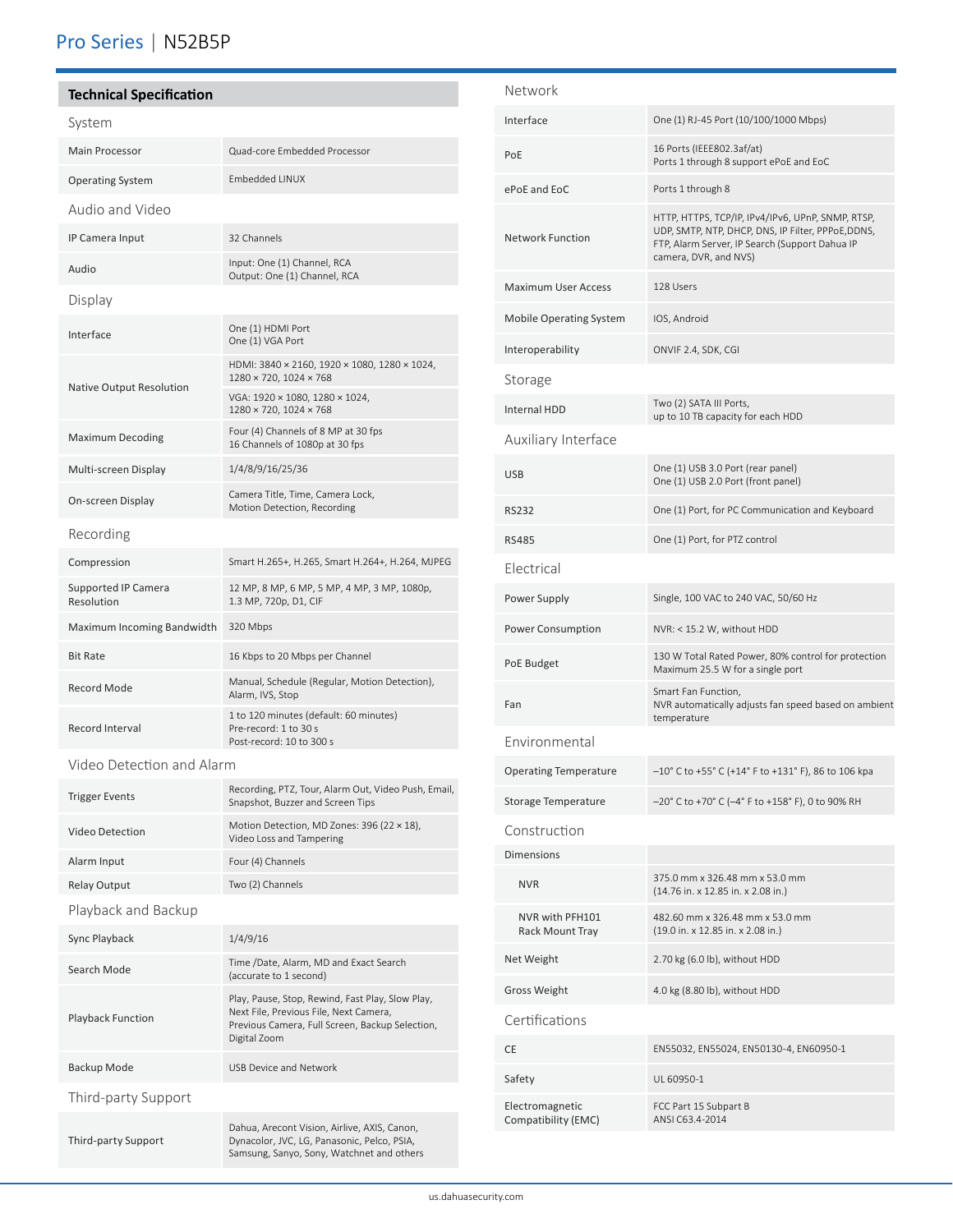## Pro Series | N52B5P

#### Intelligence

IVS triggers an alarm and takes a defined action for the following events:

|                                                                         | <b>Standard Features</b>    | • Tampering with the camera.<br>• Camera loses or changes focus drastically.<br>• Error writing to an onboard Micro SD card.<br>• Error sending or receiving data over the network.<br>. Unauthorized access to the camera. |
|-------------------------------------------------------------------------|-----------------------------|-----------------------------------------------------------------------------------------------------------------------------------------------------------------------------------------------------------------------------|
|                                                                         | <b>Premium Features</b>     |                                                                                                                                                                                                                             |
|                                                                         | Motion                      | An object moves through any part of the scene.                                                                                                                                                                              |
|                                                                         | Tripwire                    | A target crosses a user-defined line.                                                                                                                                                                                       |
|                                                                         | Intrusion                   | A target enters or exits a defined perimeter.                                                                                                                                                                               |
|                                                                         | Scene Change                | A person or object moves the camera to change the scene<br>or covers the camera to obscure the scene.                                                                                                                       |
|                                                                         | Abandoned/Missing<br>Object | A target leaves an object in designated area, or a target<br>removes an object from the same designated area.                                                                                                               |
| Advanced Features (records data from IP cameras with Advanced Features) |                             |                                                                                                                                                                                                                             |
|                                                                         | <b>Facial Detection</b>     | Detects and captures a snapshot of a human face in a<br>defined area within a scene                                                                                                                                         |
|                                                                         | <b>Face Recognition</b>     | Triggers an event if the connected facial recognition<br>camera matches a face to one stored on the camera's<br>database.                                                                                                   |
|                                                                         | <b>People Counting</b>      | Measure the number of customers, visitors or passengers<br>in a surveillance scene.                                                                                                                                         |
|                                                                         |                             |                                                                                                                                                                                                                             |

Heat Map Generates a visual representation of data.

### **ePoE/EOC Transmission Distances**

Via CAT5E/CAT6 Ethernet Cable ePoE supply voltage 48 V Maximum DC resistance < 10 Ω/100 m

| Cable Length,<br>m(f <sub>t</sub> ) | Bandwidth,<br>Mbps | PoE Load Capacity,<br>W | Hi-PoE Load Capacity,<br>W | Working<br>Mode |
|-------------------------------------|--------------------|-------------------------|----------------------------|-----------------|
| 100 (328)                           | 100                | 25.5                    | 53                         | IEEE/E100       |
| 200 (656)                           | 100                | 25.5                    | 33                         | E100            |
| 300 (984)                           | 100                | 19                      | 19                         | E100            |
| 400 (1312)                          | 10                 | 17                      | 17                         | F <sub>10</sub> |
| 500 (1640)                          | 10                 | 13                      | 13                         | F <sub>10</sub> |
| 800 (2625)                          | 10                 |                         | 7                          | F <sub>10</sub> |

### Via CAT5E/CAT6 Ethernet Cable

ePoE supply voltage 53 V Maximum DC resistance < 10 Ω/100 m

| Cable Length,<br>m(f <sub>t</sub> ) | Bandwidth,<br>Mbps | PoE Load Capacity,<br>W | Hi-PoE Load Capacity,<br>W | Working<br>Mode |
|-------------------------------------|--------------------|-------------------------|----------------------------|-----------------|
| 100 (328)                           | 100                | 25.5                    | 53                         | IEEE/E100       |
| 200 (656)                           | 100                | 25.5                    | 47                         | E100            |
| 300 (984)                           | 100                | 25.5                    | 32                         | E100            |
| 400 (1312)                          | 10                 | 23                      | 26                         | E10             |
| 500 (1640)                          | 10                 | 20                      | 20                         | E10             |
| 800 (2625)                          | 10                 | 13                      | 13                         | E10             |

### Via RG-59 Coaxial Cable

ePoE supply voltage 48 V

| Maximum DC resistance $<$ 5 $\Omega/100$ m |  |
|--------------------------------------------|--|
|                                            |  |

| Cable Length,<br>m(f <sub>t</sub> ) | Bandwidth,<br>Mbps | PoE Load Capacity,<br>W | Hi-PoE Load Capacity,<br>W | Working<br>Mode  |
|-------------------------------------|--------------------|-------------------------|----------------------------|------------------|
| 100 (328)                           | 100                | 25.5                    | 50                         | <b>IEEE/E100</b> |
| 200 (656)                           | 100                | 25.5                    | 30                         | E100             |
| 300 (984)                           | 100                | 18                      | 18                         | F <sub>100</sub> |
| 400 (1312)                          | 100                | 15                      | 15                         | E100             |
| 500 (1640)                          | 10                 | 12                      | 12                         | E10              |
| 800 (2625)                          | 10                 | 6                       | 6                          | F <sub>10</sub>  |
| 1000 (3281)                         | 10                 | 5                       | 5                          | F <sub>10</sub>  |

#### Via RG-59 Coaxial Cable

ePoE supply voltage 53 V Maximum DC resistance < 5 Ω/100 m

| Cable Length,<br>m(f <sub>t</sub> ) | Bandwidth,<br>Mbps | PoE Load Capacity,<br>W | Hi-PoE Load Capacity,<br>W | Working<br>Mode  |
|-------------------------------------|--------------------|-------------------------|----------------------------|------------------|
| 100 (328)                           | 100                | 25.5                    | 52                         | IEEE/E100        |
| 200 (656)                           | 100                | 25.5                    | 48                         | F100             |
| 300 (984)                           | 100                | 25.5                    | 30                         | F <sub>100</sub> |
| 400 (1312)                          | 100                | 20                      | 23                         | F100             |
| 500 (1640)                          | 10                 | 16                      | 16                         | F <sub>10</sub>  |
| 800 (2625)                          | 10                 | 10                      | 10                         | F <sub>10</sub>  |
| 1000 (3281)                         | 10                 | 8                       | 8                          | F <sub>10</sub>  |

### **ePoE and EoC Applications**